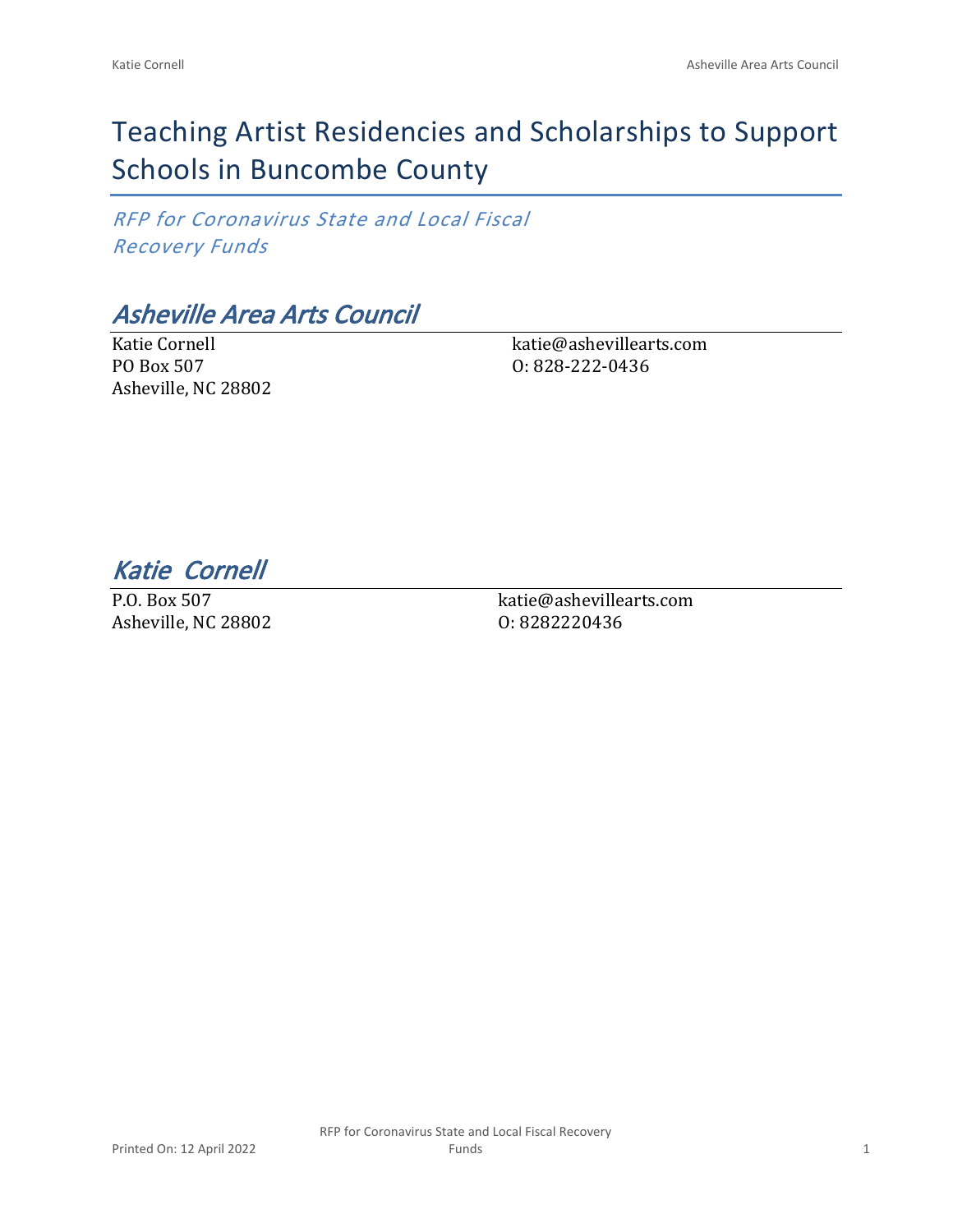# Application Form

## *Question Group*

Buncombe County requests proposals for projects to help the community recover from and respond to COVID-19 and its negative economic impacts.

Buncombe County has been awarded \$50,733,290 in Coronavirus State and Local Fiscal Recovery Funds (Recovery Funding), as part of the American Rescue Plan Act. To date, Buncombe County has awarded projects totaling \$23,093,499, leaving a balance of \$27,639,791 available to award.

Visit [http://www.buncombecounty.org/recoveryfundinghttp://www.buncombecounty.org/recoveryfundingwww.b](http://www.buncombecounty.org/recoveryfunding) [uncombecounty.org/recoveryfundinghttp://www.buncombecounty.org/recoveryfundinghttp://www.buncombeco](http://www.buncombecounty.org/recoveryfunding) [unty.org/recoveryfundinghttp://www.buncombecounty.org/recoveryfundinghttp://www.buncombecounty.org/re](http://www.buncombecounty.org/recoveryfunding) [coveryfunding](http://www.buncombecounty.org/recoveryfunding) for details.

This infusion of federal resources is intended to help turn the tide on the pandemic, address its economic fallout, and lay the foundation for a strong and equitable recovery.

Buncombe County is committed to investing these funds in projects that:

- Align to county strategic plan and community priorities
- Support equitable outcomes for most impacted populations
- Leverage and align with other governmental funding sources
- Make best use of this one-time infusion of resources
- Have a lasting impact

Proposals shall be submitted in accordance with the terms and conditions of this RFP and any addenda issued hereto.

Click [here](https://www.buncombecounty.org/common/purchasing/Buncombe%20Recovery%20Funding%20RFP%202022.pdf) for the full terms and conditions of the RFP

#### **Organization Type\***

Nonprofit

## **Nonprofit documentation**

If nonprofit, attach IRS Determination Letter or other proof of nonprofit status.

AAAC\_IRS Tax Determination Letter02052016.pdf

## **Name of Project.\***

Teaching Artist Residencies and Scholarships to Support Schools in Buncombe County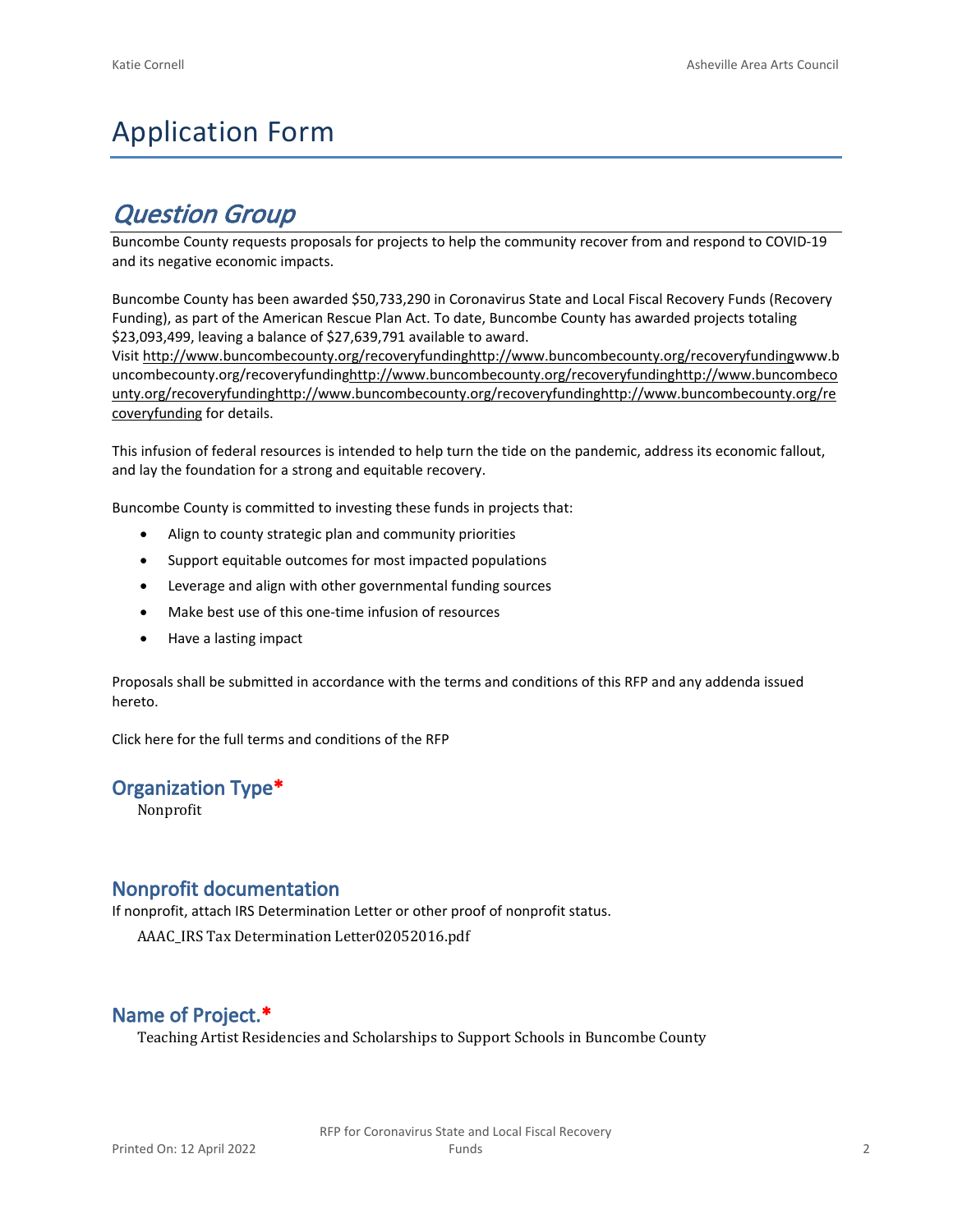#### **New/Updated Proposal\***

Is this a new project proposal or an updated version of a proposal submitted during the earlier (July 2021) Recovery Funding RFP?

New project proposal

## **Amount of Funds Requested\***

\$463,155.00

### **Category\***

Please select one:

- Affordable Housing
- Aging/Older Adults
- Business Support/Economic Development
- Environmental/Climate
- Homelessness
- K-12 Education
- Infrastructure and/or Broadband
- Mental Health/Substance Use
- NC Pre-K Expansion
- Workforce

K-12 Education

### **Brief Project Description\***

Provide a short summary of your proposed project.

A national emergency has been declared for Child and Adolescent Mental Health, and our schools are not prepared to meet this need. (1) Students in BC need greater access to the social-emotional and multicultural learnings provided by curriculum-based artist residencies now.

Asheville Area Arts Council (AAAC) and Asheville City Schools Foundation (ACSF) are seeking funding to expand curriculum-based teaching artists residencies for K-12 students in both Buncombe County and Asheville City Schools through the TAPAAS (Teaching Artists Presenting in Asheville Area Schools) program.

Residencies create employment opportunities for local teaching artists– which have been devastated by necessary school health restrictions over the past 2 years. Funding also provides scholarships for local artists to become certified teaching artists through the North Carolina Central University Teaching Artist Certificate Program. (2)

(1) https://tinyurl.com/44d92jud (2) https://tinyurl.com/2a3nstsh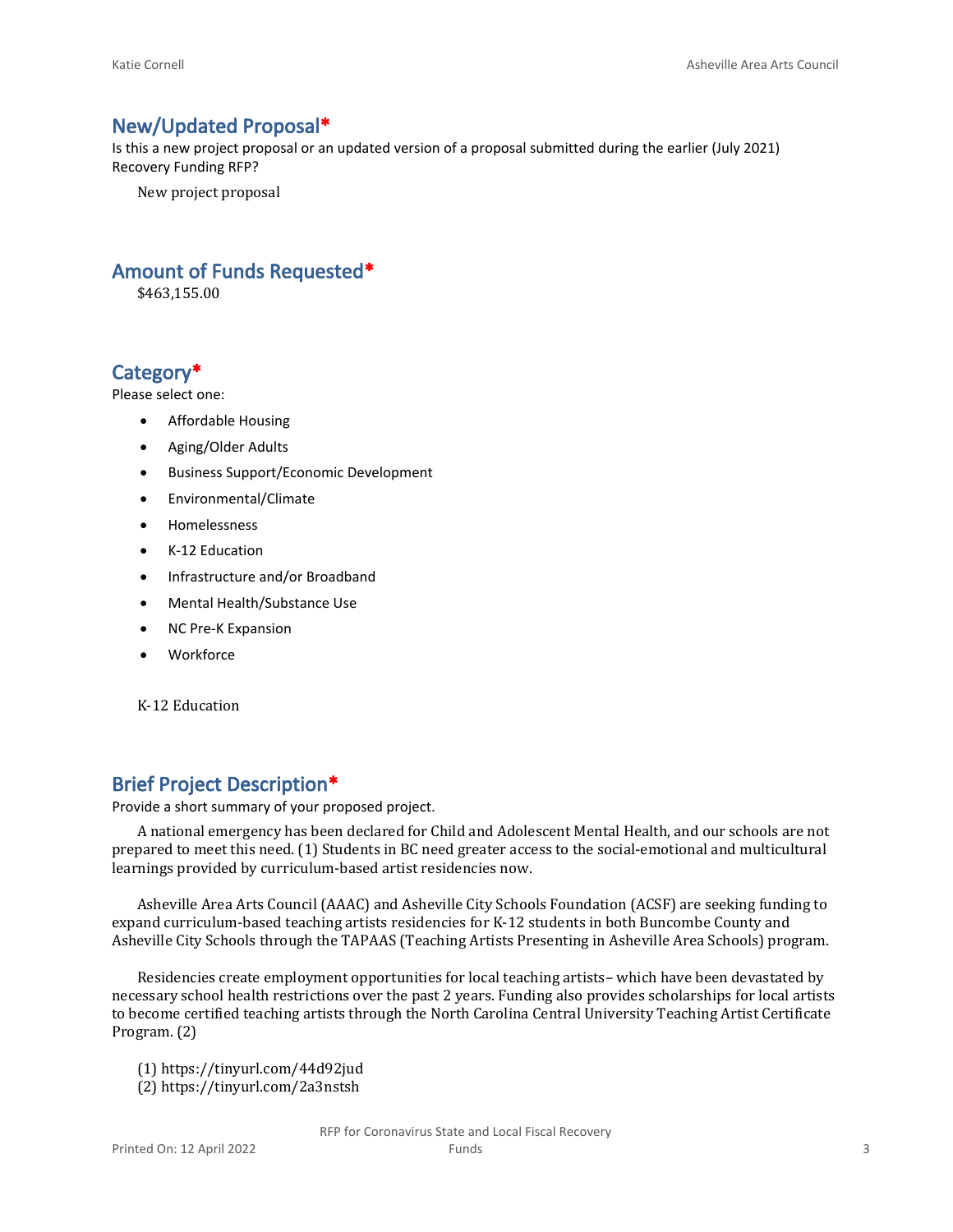## **Project Plan\***

Explain how the project will be structured and implemented, including timeframe.

TAPAAS is an arts-integration program that implements high quality artist residencies designed to create craft and performance experiences across all curriculum. TAPAAS was founded in 2010 as TAPAS (Teaching Artists Presenting in Asheville Schools) through a collaborative partnership between ACSF, LEAF in Schools and Streets, and UNC Asheville. Between 2010-2020, TAPAS impacted more than 10,000 Asheville City Schools students, trained over 55 artists, and provided more than 925 days of artists in residence. In 2021, AAAC partnered with ACSF to expand programming into Buncombe County Schools– increasing the depth and breadth of program impact.

AAAC and ACSF work with local teaching artists to plan a series of residency offerings, ensuring that these programs align with school curriculum standards. Local teachers are then given the opportunity to apply for these free programs– which they would not be able to afford to offer otherwise. AAAC and ACSF work with teaching artists and selected classroom teachers to plan each residency to best maximize student impact. All supplies and expenses are covered by AAAC and ACSF. Teaching artists are paid at a fair market rate of \$55 per hour.

Proposed ARPA funding supports 50 TAPAAS residences per year over a 3 year period (FY23-25) across the 44 Buncombe County and 10 Asheville City Schools, reaching an estimated 8,000 students. This provides nearly one residency per school per year. Funding would also pay for an additional program coordinator to continue to provide the one-on-one support currently provided for each teaching artist residency.

Expanded programming creates more job opportunities for teaching artists and a workforce development opportunity for local artists. While ACSF has trained 55 local artists how to align their art with classroom curriculum, formal certification would allow these artists to apply for more job opportunities. The arts council proposes creating a new scholarship program to pay for up to 30 local artists to complete the NC Central University's Teaching Artists Certificate Program over the next 3 years. NCCU's 16 credit program includes 7 online classes offered over 3 semesters and costs \$2,500 per student. The program prepares performing artists with the job-readiness tools to create auditorium performances, school residencies, and cultural arts programs for school and community-based organizations. The NCCU Teaching Artist Certificate Program was designed to address the lack of diversity in background, gender and arts discipline that is currently in the field.

AAAC and ACSF are committed to support multicultural learning. This is why over 50% of the artist residencies offered are led by artists of color. Additionally, Title 1 schools and/or underserved communities will receive priority for these residencies, ensuring that students from all demographics receive the benefits of these programs.

Program examples are provided in the Considerations section.

#### **Statement of Need\***

Describe the need that this project will address. Include data to demonstrate the need, and cite the source of the data.

Students in Buncombe County need greater access to the social-emotional and multicultural learnings provided by curriculum-based artist residencies. "Creating opportunities for social and emotional learning– which research links to success in school and career – has emerged as a top priority for districts."(5) Additionally, "Exposure to arts opportunities allows students and teachers to engage with one another in a way that…that provides rich opportunities for social-emotional learning."(6)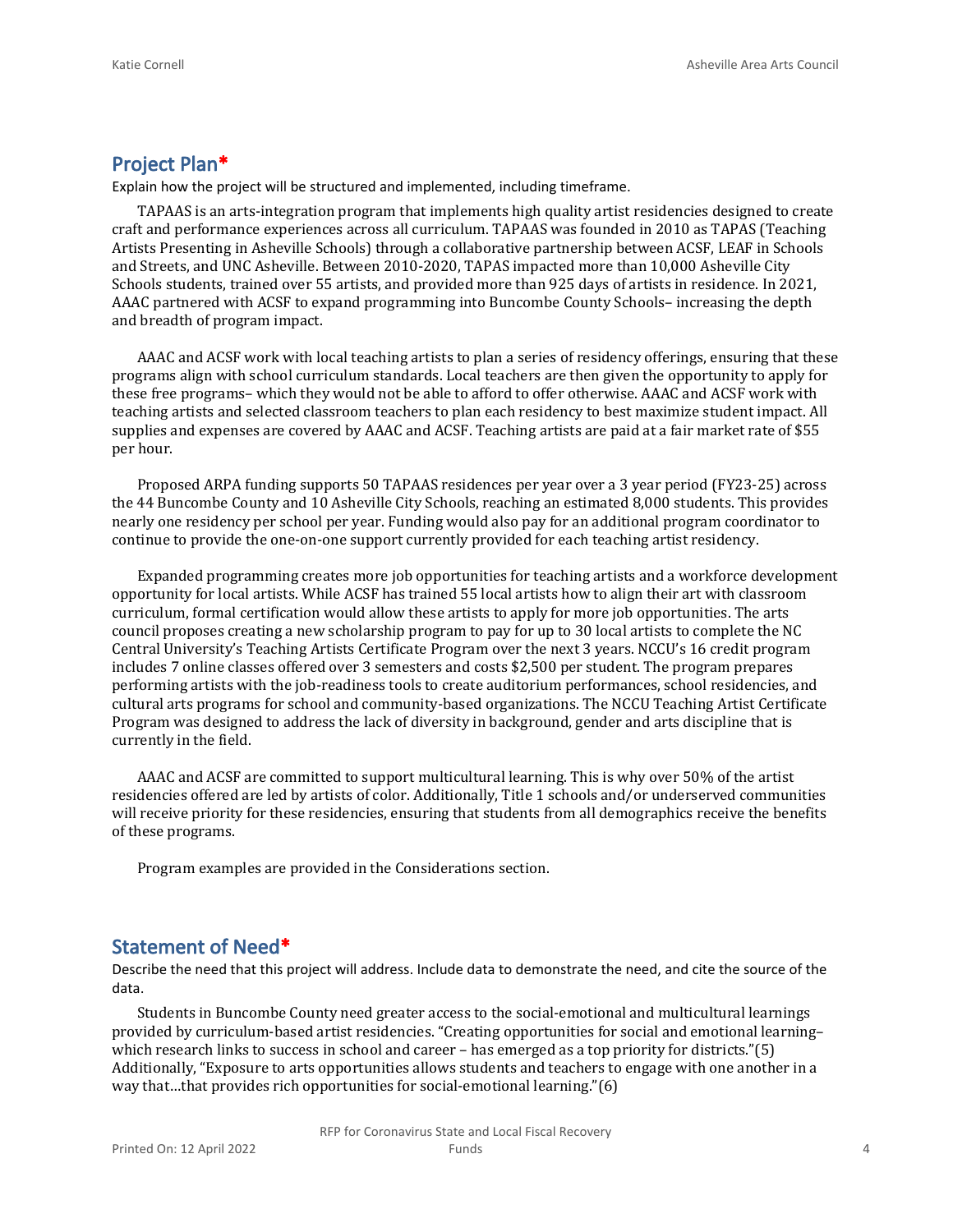While affluent families are able to subsidize children's exposure to the arts, students living in poverty face numerous systemic barriers which make such access nearly impossible. Social connection and emotional expression are foundational elements to youth development. It is when arts programs are most needed that funding is often reallocated or cut all together— disproportionately affecting our students living in poverty. Studies have found that the top-earning 20% of families will continue to provide enrichment opportunities to their children.(3) TAPAAS is deeply committed to ensuring that the other 80% of children in our community receive these opportunities as well.

Students also benefit from rich multicultural experiences provided through artist residency programs. As one teacher put it, "The benefit [is] two-fold. For most of my students, the greatest benefit [is] the ability to engage with someone with a different and diverse cultural background than theirs. While, for a few of my students, their benefit [is] to engage with someone that had a similar background."

AAAC and ACSF are committed to ensuring at least 50% of the artists included in this program are BIPOC. We recognize there is a need for greater diversity in the teaching artist field, and would like to help more artists of diverse backgrounds become certified teaching artists.

- (3) https://tinyurl.com/z27tey7v
- (4) https://tinyurl.com/5327ym4p
- (5) https://tinyurl.com/56s6fwre
- (6) https://tinyurl.com/yjr5f7fn

#### **Link to COVID-19\***

Identify a health or economic harm resulting from or exacerbated by the public health emergency, describe the nature and extent of that harm, and explain how the use of this funding would address such harm.

Schools have seen a drastic increase in mental health needs among students. In fact, the American Academy of Pediatrics declared a national emergency in child and adolescent mental health, stating "This worsening crisis in child and adolescent mental health is inextricably tied to the stress brought on by COVID-19 and the ongoing struggle for racial justice." (7)

Social distancing and remote instruction have been particularly challenging for our country's youth. Research conducted by Harvard (8) and the CDC (9) revealed that feelings of social isolation have intensified during the pandemic, with children and young teens being most affected. Over 60% of young people reported substantial increases in feelings of anxiety and depression over the past year. Social connection and emotional expression are foundational elements to youth development; young teens need self-expression in order to feel secure about their identity and sense of place in the world.

School districts across the nation are increasingly unable to utilize federal and state funds to provide arts instruction due to budgetary constraints. Increased costs associated with school sanitation due to the pandemic, budget cuts, increased testing requirements, and narrowing of curricula have significantly impacted school districts' ability to provide inclusive, high-quality visual and performing arts experiences.

Additionally, in 2020 arts professionals have been severely impacted by COVID. At the height of the pandemic, 63% of arts professionals experienced unemployment and 95% lost income. Additionally, BIPOC artists had higher rates of unemployment than white artists in 2020 due to the pandemic and lost a larger percentage of their creative income.(10) These negative impacts were definitely felt by teaching artists, who were not allowed in schools for almost 2 years.

(7) https://tinyurl.com/44d92jud (8) https://tinyurl.com/2p89da2x (9) https://tinyurl.com/2uv8fxyj (10) https://tinyurl.com/2p9c3aau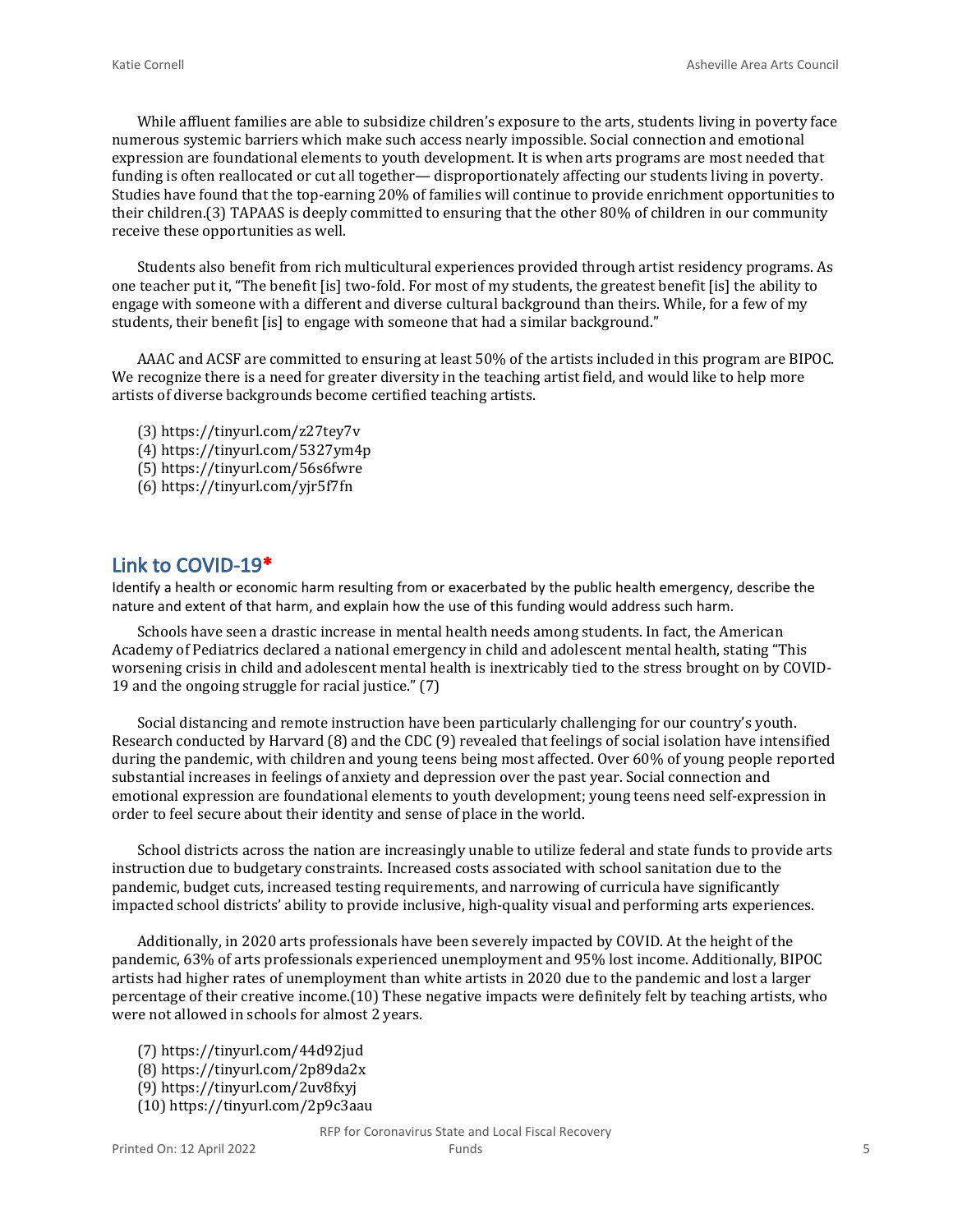## **Population Served\***

Define the population to be served by this project, including volume and demographic characteristics of those served.

TAPAAS now serves students in grades pre-K through 12 in both Asheville City and Buncombe County Schools. Of the more than 4,100 students enrolled in Asheville City Schools, approximately 41% are classified as economically disadvantaged and 38% identify as racially and/or ethnically in the minority. Buncombe County Schools serves approximately 23,669 students with 38.7% of students being economically disadvantaged and 30% identified as racially and/or ethnically in the minority.

In 2019, both school districts had a nearly even male to female ratio. Racial and ethnic demographics were also pretty similar. Asheville City Schools students were 63.3% White, 18.4% Black or African American, 8.7% Hispanic/Latino, and 7.6% Two or more races. Buncombe County Schools were 65.9% White, 18.2% Hispanic/Latino, 7.3% Two or more races, and 6.7% Black or African American.

TAPAAS creates economic and career enhancing opportunities for talented local artists who are able to provide residencies to teachers and their students, and eliminates poverty as a deterrent to participation in our region's vibrant arts scene. TAPAAS residencies preserve our region's cultural heritage by passing on the rich artistic and oral traditions of the past to 21st century student learners.

## **Results\***

Describe the proposed impact of the project. List at least 3 performance measures that will be tracked and reported. If possible, include baselines and goals for each performance measure.

This proposal would provide at least 25% of Buncombe County's 27,769 K-12 students with curriculumbased arts experiences to encourage critical thinking, support social emotional learning, and enhance multicultural understanding. Offerings will be focused on students that would not otherwise have access to these programs.

- Provide opportunities to engage in arts education for at least 8,000 unduplicated students; of these students, at least 25% will identify as students of color

- Provide all students will necessary materials for participation in residencies
- Implement at least 150 artist residencies across Asheville City and Buncombe County Schools
- Provide at least 450 days of TAPAAS experiences including field trips and museum collaborations
- At least 50% of artist residencies will be led by artists of color
- At least 50% of artists in featured in the TAPAAS catalog will be artists of color

Create more teaching artist opportunities for local artists, with a priority focus on artists from diverse backgrounds.

- Provide scholarships for 30 artists to complete the NCCU's Teaching Artist Certification Program.

## **Evaluation\***

Describe the data collection, analysis, and quality assurance measures you will use to assure ongoing, effective tracking of contract requirements and outcomes.

Anticipated TAPAAS program impact upon students is assessed during the application process during which educators describe their academic area of focus, estimated number and demographics of student

RFP for Coronavirus State and Local Fiscal Recovery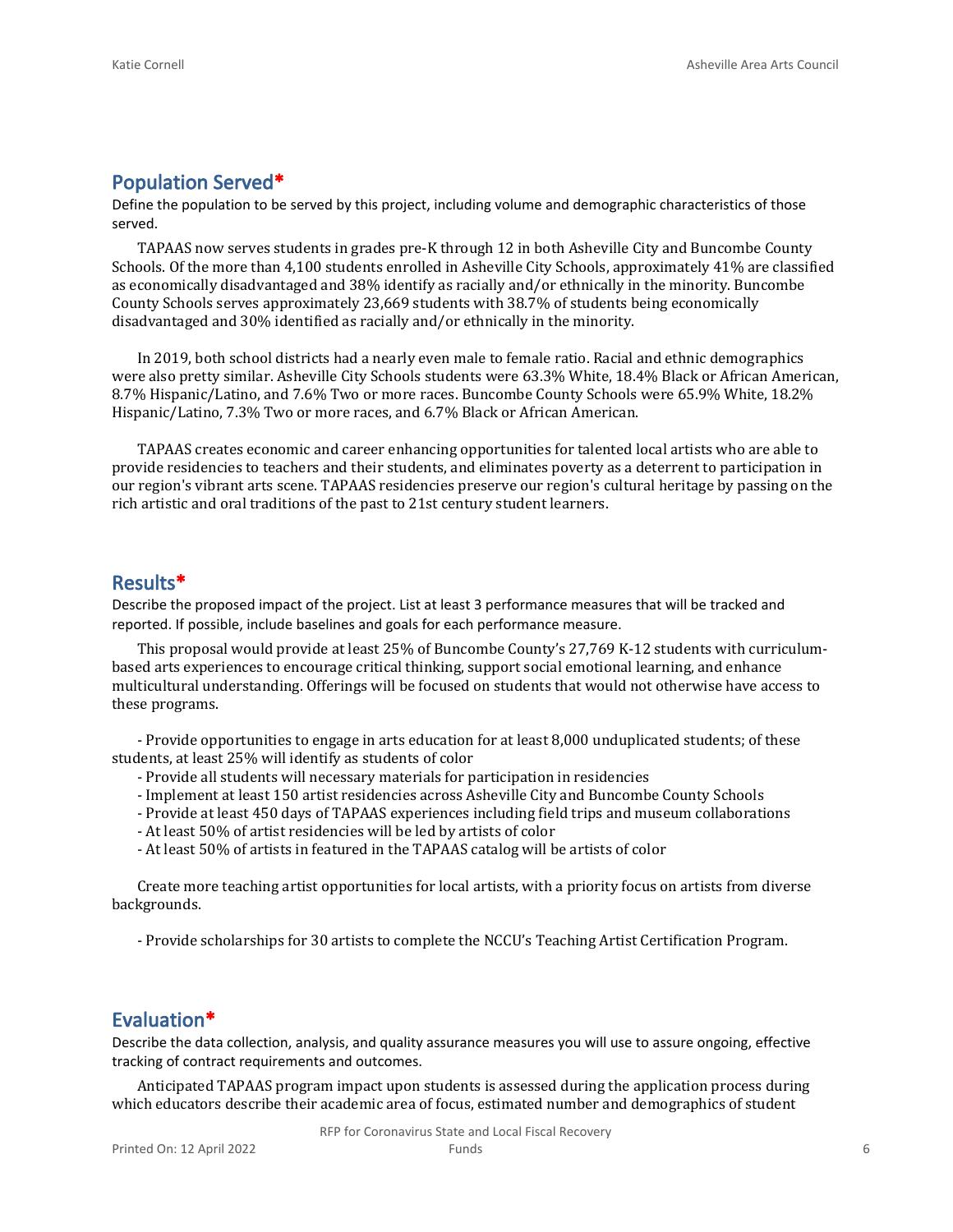impacted, and request a specific teaching artist from the program catalog. The TAPAAS Program Coordinator is responsible for tracking student demographics to ensure that residencies align with programmatic goals. Educators and TAPAAS artists collaborate to plan specific residency lessons to ensure that programming meets standard curriculum guidelines.

TAPAAS post-residency impact is carefully and intentionally assessed using a combination of qualitative and quantitative data. End of Residency Reports and surveys are completed by educators and participating residency artists whose responses are then tabulated and assessed. Qualitative data on students' experiences are also collected and analyzed.

Educators use scaled responses to rate TAPAAS residencies on student impact, learning in the arts and other academic areas, professionalism and preparedness of the artist, student enthusiasm, and student participation. Students evaluate residencies using open-ended and scaled responses to rate their experience and describe what they learned. Artists rate the overall success of their residency, program coordination and communication, and provide specific examples of successful aspects of their project.

The impact on artists going through the teaching artist certificate program would also be tracked and monitored through surveys and interviews.

#### **Equity Impact\***

How will this effort help build toward a just, equitable, and sustainable COVID-19 recovery? How are the root causes and/or disproportionate impacts of inequities addressed?

School districts are increasingly unable to utilize federal and state funds to provide arts instruction due to budgetary constraints. Increased costs associated with school sanitation due to the pandemic, budget cuts, increased testing requirements, and narrowing of curricula have significantly impacted school districts' ability to provide inclusive, high-quality visual and performing arts experiences.

While affluent families are able to subsidize children's exposure to performing, visual, and fine arts experiences during remote instruction and out-of-school time, students living in poverty face numerous systemic barriers which make such access nearly, if not entirely, impossible. Traditional funding for out-ofschool art programs frequently does not reach our students living in poverty. While students experiencing poverty have the least access to the arts, they have been found to be the most likely demographic to experience the benefits of an enriching arts education. Poverty is documented as having adverse effects upon child development and executive functioning, including issues with attention, behavior, impulse control, collaboration, and interpersonal relationships.

The pandemic has exacerbated economic disparities among our student population, making experiences such as TAPAAS even more critical to mitigating the opportunity gap in our county.

AAAC and ACSF are committed to supporting multicultural learning. Over 50% of the artist residencies offered are led by artists of color. Additionally, Title 1 schools and/or underserved communities will receive priority for these residencies, ensuring that students from all demographics receive the benefits of these programs.

There is an identified need for greater diversity in the teaching artist field, which AAAC hopes to address by providing scholars for the NCCU's Teaching Artist Certificate Program. NCCU, a state-supported liberal arts institution, is a public, historically black university in Durham, NC.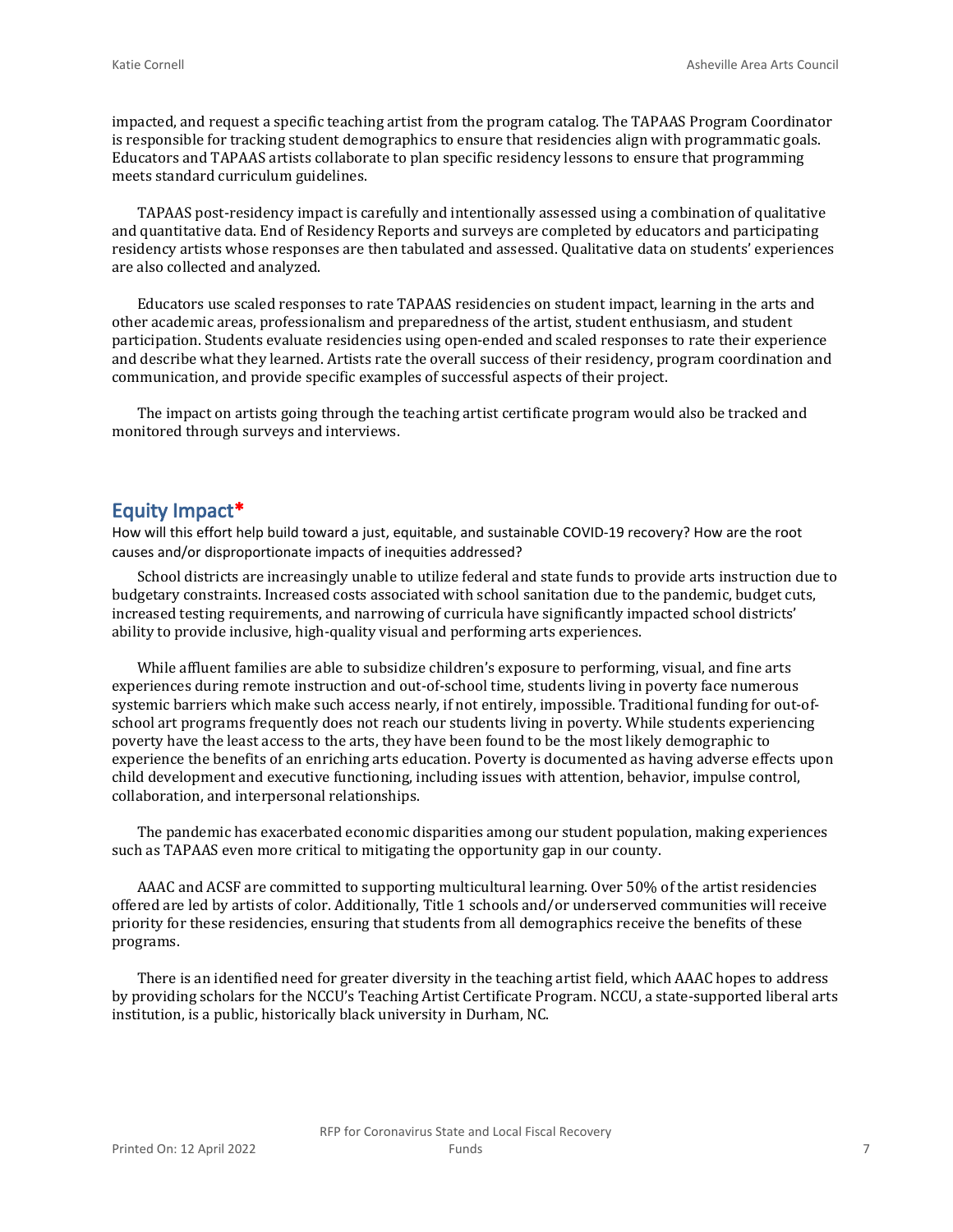### **Project Partners\***

Identify any subcontractors you intend to use for the proposed scope of work. For each subcontractor listed, indicate:

- 1.) What products and/or services are to be supplied by that subcontractor and;
- 2.) What percentage of the overall scope of work that subcontractor will perform.

Also, list non-funded key partners critical to project.

AAAC would serve as the Counties direct funding partner, and subgrant a portion of the funding to ACSF for residencies taking place in Asheville City Schools. ACSF will be responsible for 20-30% of the residencies provided, based on need.

Founded in 1988 by parents and community leaders, the ACSF is an independent organization whose work strengthens opportunities for all students and educators in Asheville City Schools. ACSF's mission is to collaborate with our community to do whatever it takes for all children to thrive. Their work impacts over 4,100 students and over 700 educators each year through direct service programming, grantmaking, advocacy, and educational community engagement events. ACSF has a successful history of implementing best-practice research, employing evidence-based strategies, and engaging various civic, economic, public health, and religious sectors of Asheville to mitigate the opportunity gap and address inequitable student outcomes.

Both AAAC and ACSF will pay local teaching artists and arts organizations to provide residencies and workshops for schools.

Non-funded partners for this project at Asheville City Schools and Buncombe County Schools who will work with AAAC and ACSF to coordinate residencies within the County's 54 schools.

#### **Capacity\***

Describe the background, experience, and capabilities of your organization or department as it relates to capacity for delivering the proposed project and managing federal funds.

The Asheville Area Arts Council was founded in 1953, and is the second oldest arts council in NC. The arts council has been administering grant funding to artists and arts organizations in Buncombe County since 1979, including state arts funding allocated to the county.

The organization currently operates three regranting programs including the Arts Build Community, Grassroots Arts Program, Teaching Arts Performing in Asheville Area Schools. AAAC also assists in the Artist Support Grant administration for our six county region.

 In 2020, the Asheville Area Arts Council administered the NC CARES for the Arts grant with state CARES Act funding. The arts council also regranted \$50,000 of Buncombe County American Rescue Plan funding to 37 local nonprofit arts organizations in 2022. AAAC staff is experienced with handling federal funding and AAAC's SAM/Duns/Cage numbers are current.

Since 2000, ACSF has provided over \$1.9 million to teacher-led projects and over \$3 million to students through scholarships. In 2009, ACSF developed the In Real Life (IRL) after-school program to close the middle school opportunity gap and has now served over 2,300 unduplicated students. ASCF also founded the TAPAS (Teaching Artists Presenting in Asheville Schools) program in 2010. Between 2010-2020, TAPAS impacted more than 10,000 Asheville City Schools students, trained over 55 artists, and provided more than 925 days of artists in residence.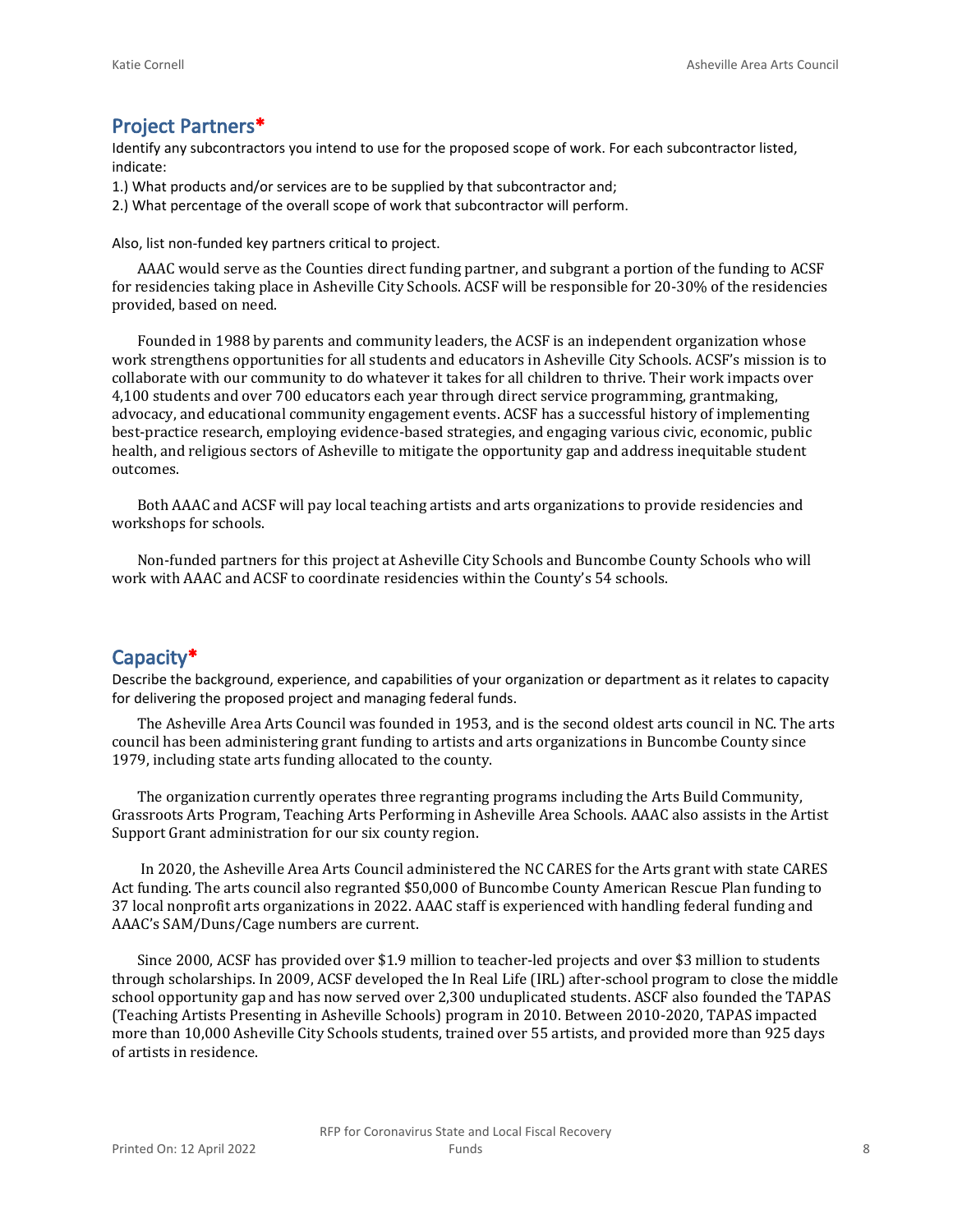#### **Budget\***

Provide a detailed project budget including all proposed project revenues and expenditures, including explanations and methodology. For all revenue sources, list the funder and denote whether funds are confirmed or pending. For project expenses, denote all capital vs. operating costs, and reflect which specific expenses are proposed to be funded with one-time Buncombe County Recovery Funds.

Download a copy of the budget form [HERE](https://buncombecounty.org/common/community-investment/grants/early-childhood-education/Recovery-Funds-budget-template.xlsx). Complete the form, and upload it using the button below.

AAAC Recovery Funds Budget.xlsx

## **Special Considerations\***

Provide any other information that might assist the County in its selection.

#### Examples:

Fiber Arts (Audra Holden): Weaving projects engage children of all ages and abilities in a broad range of lessons such as patterns, measuring, geometry, sequencing, problem-solving, physics, history, and/or community-building. Presenting weaving as a metaphor for life can also provide many opportunities for language arts activities and character exploration.

Stop Motion Animation (Lisa Smith): At the intersection of visual creativity and technical ability, Movie Making is a powerful tool for learning, engaging both creators and viewers. Using cut paper, white boards, clay, chalk & everyday objects in both 2D & 3D, students bring their imaginations to life with Stop Motion Animation. Students take and edit digital photos together with editing software, adding music, sound effects, their voices, titles and credits.

Visual Arts (Omileye Achikeobi-Lewis): Students learn mindful breathing, movement and affirmations to explore emotions. Students will work on social-emotional learning competencies as they create their own books.

Pottery (Ona Armstrong): Students learn of diverse histories and cultures in curriculum standards through pottery. Students learn basic hand-building pottery techniques including: slab building, coil building and pinch technique. Students are exposed to the art traditions of cultures that are different from their own.

Puppetry (Edwin Salas-Acosta): Students use their creativity to develop their own paper puppets and develop a script to create a short movie with their puppets. This experience allows opportunities for students to express their feelings in this special historic period.

Spoken Word Poetry (Torre White): Students learn what mental health is and why it is important to talk about emotions. Students learn how to express emotions through poems and basic techniques for writing and performing.

Fall Catalog (https://tinyurl.com/yau5dxht) Letters of Support (https://tinyurl.com/3jk8cxtu)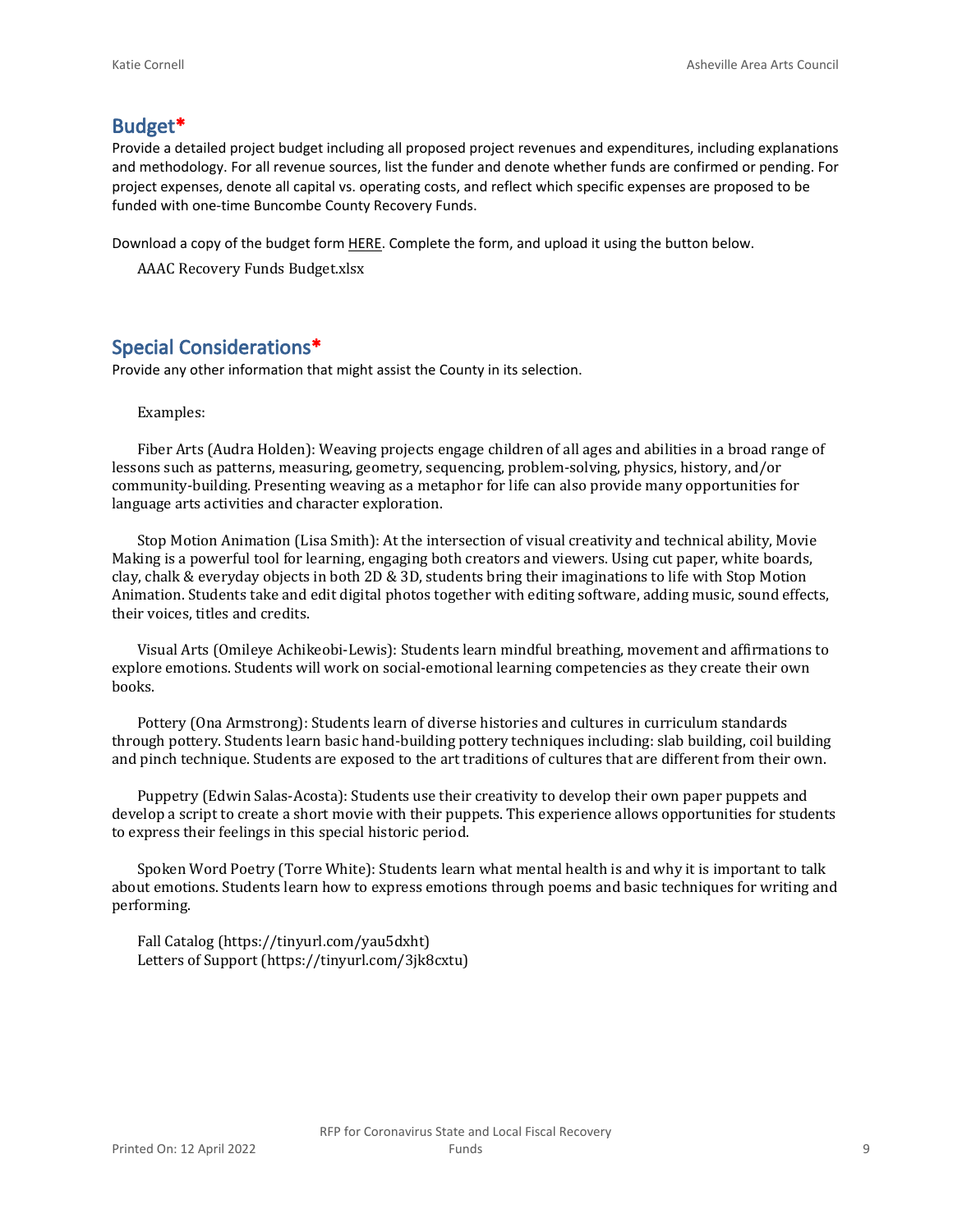# File Attachment Summary

## *Applicant File Uploads*

- AAAC\_IRS Tax Determination Letter02052016.pdf
- AAAC Recovery Funds Budget.xlsx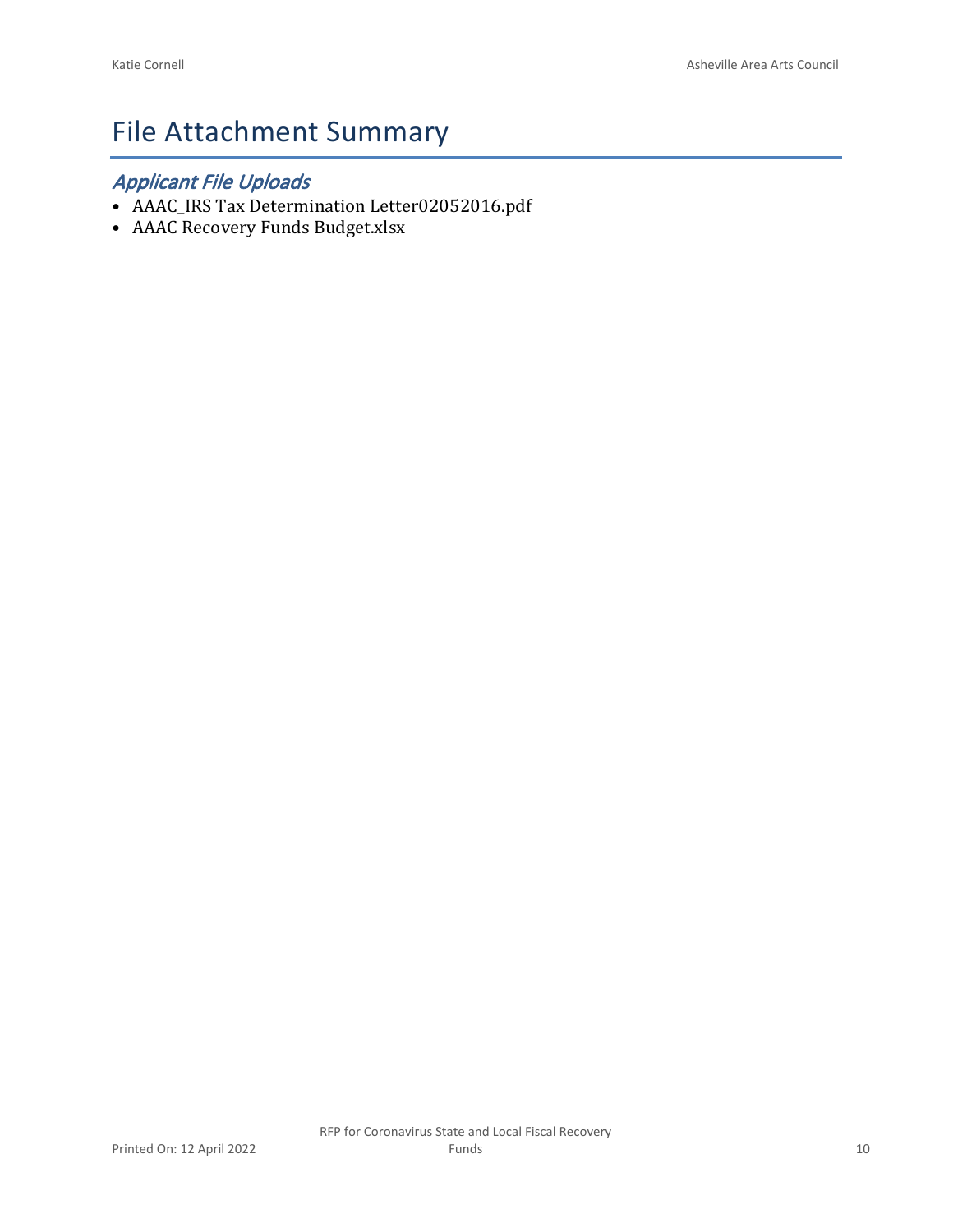IRS Department of the Treasury P.O. Box 2508, Room 4010 Cincinnati OH 45201

In reply refer to: 4077556534 June 18, 2009 LTR 4168C 0 58-1371546 000000 00 000 00032698 BODC: TE

ASHEVILLE AREA ARTS COUNCIL PO BOX 507 ASHEVILLE NC 28802-0507

On response to

781

Employer Identification Number: 58-1371546 Person to Contact: SHARON LENARD Toll Free Telephone Number: 1-877-829-5500

Dear Taxpayer:

This is in response to your request of Apr. 29, 2009, regarding your tax-exempt status.

Our records indicate that a determination letter was issued in October 1979, that recognized you as exempt from Federal income tax, and discloses that you are currently exempt under section 501(c)(3) of the Internal Revenue Code.

Our records also indicate you are not a private foundation within the meaning of section 509(a) of the Code because you are described in section(s) 509(a)(1) and 170(b)(1)(A)(vi).

Donors may deduct contributions to you as provided in section 170 of the Code. Bequests, legacies, devises, transfers, or gifts to you or for your use are deductible for Federal estate and gift tax purposes if they meet the applicable provisions of sections 2055, 2106, and 2522 of the Code.

If you have any questions, please call us at the telephone number shown in the heading of this letter.

Sincerely yours,

lindy Westcott

Cindy Westcott Manager, EO Determinations